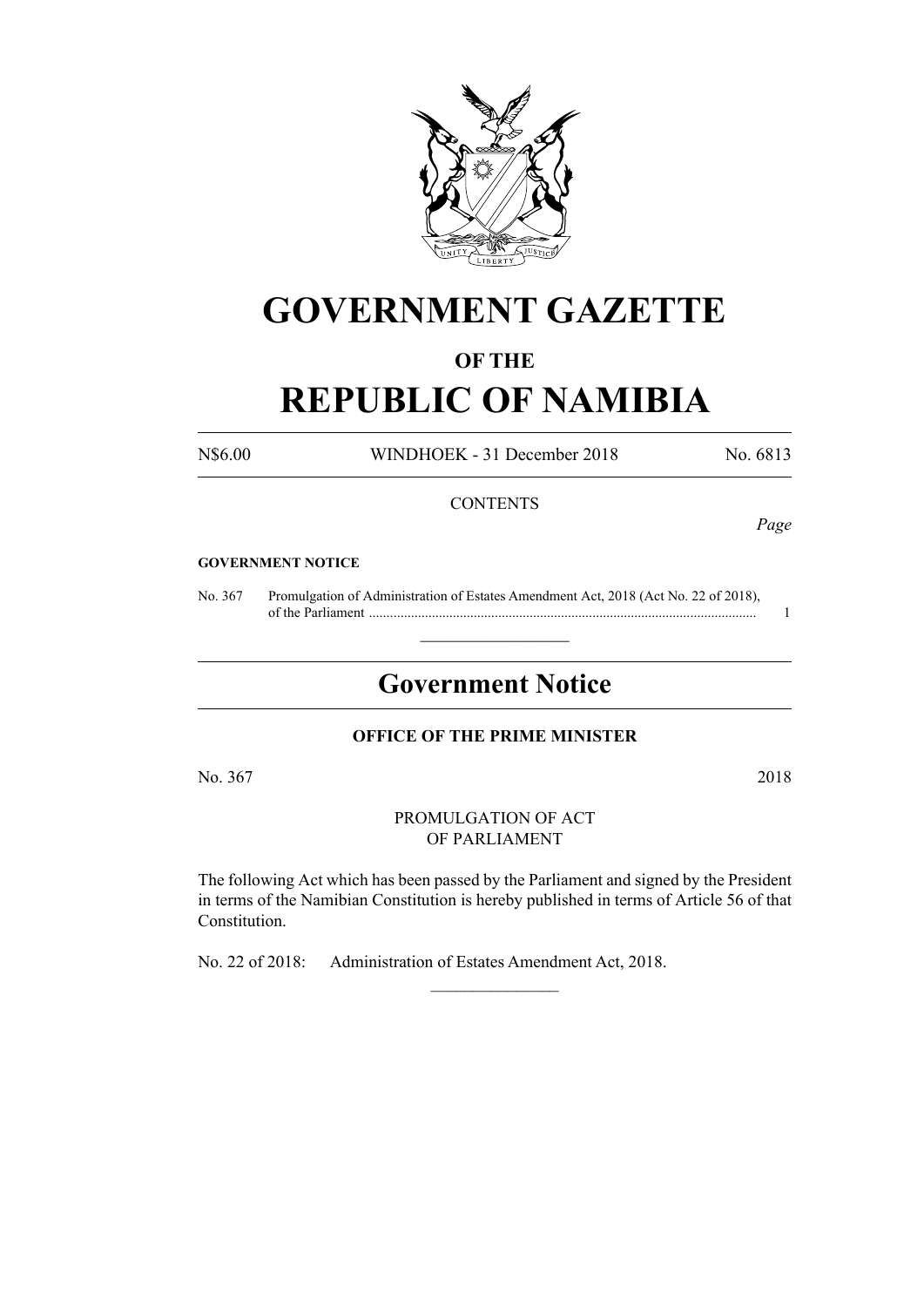# **Act No. 22, 2018 ADMINISTRATION OF ESTATES AMENDMENT ACT, 2018 EXPLANATORY NOTE:** \_\_\_\_\_\_\_\_\_\_\_ Words underlined with a solid line indicate insertions in existing provisions. [ ] Words in bold type in square brackets indicate omissions from existing provisions.

# **ACT**

**To amend the Administration of Estates Act, 1965, so as to further protect the interest of minors and persons under curatorship; to further provide for the protection of estate monies and assets; and to provide for incidental matters.**

*(Signed by the President on 21 December 2018)*

**BEIT ENACTED** as passed by the Parliament, and assented to by the President, of the Republic of Namibia as follows:

#### **Amendment of section 1 of Act No. 66 of 1965 as amended by Act No. 54 of 1970, Act No. 79 of 1971, Act No. 2 of 1987 and Act No. 15 of 2001**

**1.** Section 1 of the Administration of Estates Act, 1965, (in this Act referred to as "the principal Act") is amended -

- (a) by the substitution for the introductory words of the following
	- $\gamma$ (1) In this Act, unless the context otherwise indicates -";
- (b) by the deletion of the definition of "Cabinet"; and
- (c) by the insertion of the following subsection after subsection  $(1)$  -

"(2) For the purpose of this Act -

- (a) any reference to the expression "Cabinet" must be construed as a reference to the "Minister"; and
- (b) any reference to the expression "minor" or "minors" or the expression "majority" when used with reference to a "minor" must be construed as a reference to a person who has not attained the age of twenty one years.".

#### **Amendment of section 87 of Act No. 66 of 1965 as amended by Act No. 2 of 1987**

- **2.** Section 87 of the principal Act is amended -
- (a) by the substitution for subsection  $(2)$  of the following subsection -

"(2) The Minister, after consultation with the Master and with the concurrence of the Minister responsible for finance, may by notice in the *Gazette* determine the governance framework for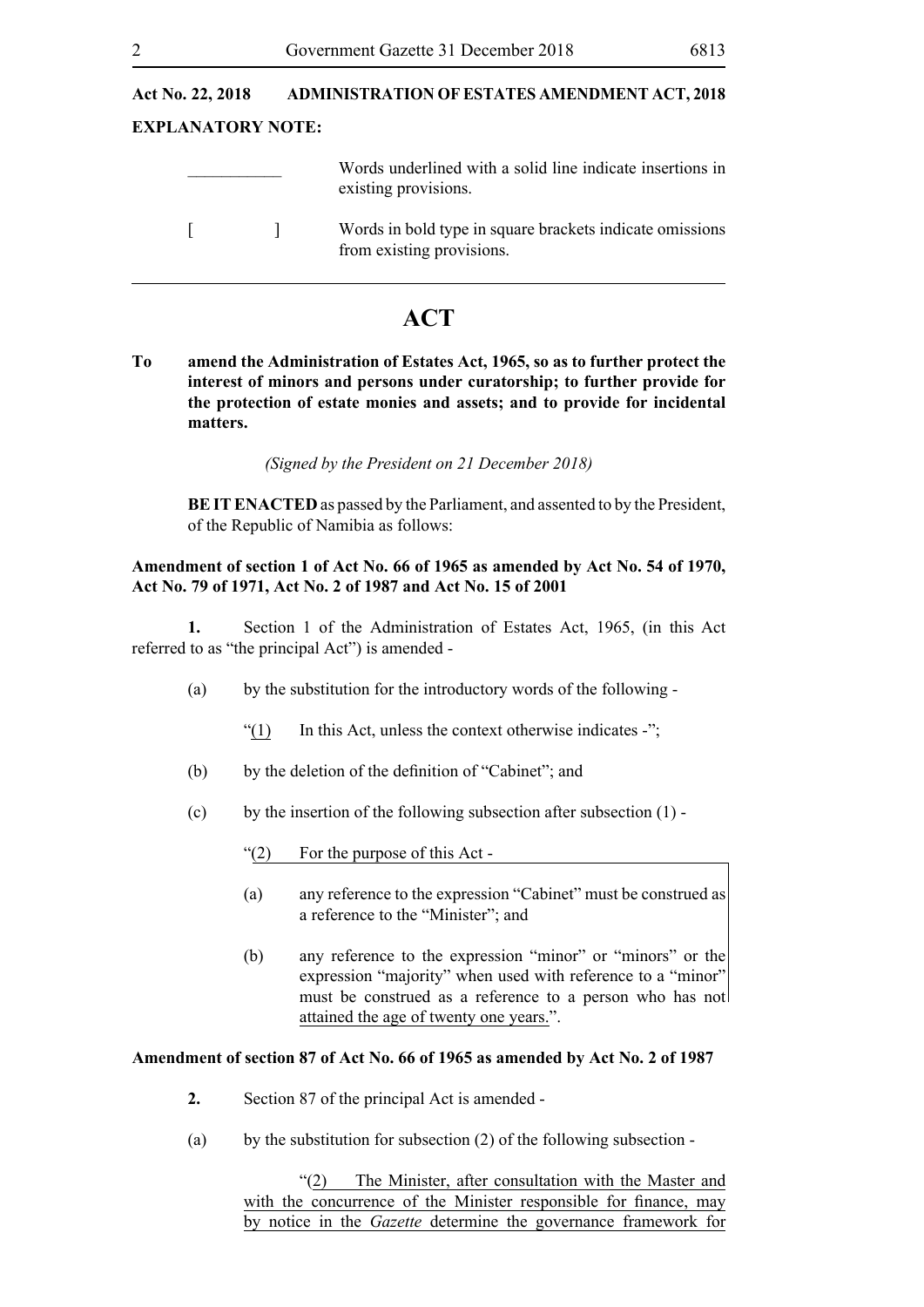## **Act No. 22, 2018 ADMINISTRATION OF ESTATES AMENDMENT ACT, 2018**

investment of moneys, in the cheque account referred to in subsection (1), which are not required for immediate use. "; and

(b) by the addition of the following subsection after subsection  $(2)$  -

"(3) The Auditor-General must annually, not later than a date to be determined by the Master, audit the books of account, accounting statements and annual financial statements of the guardian's fund and shall submit a copy of the report on the audit to the Minister and the Master.".

#### **Insertion of section 87A in Act No. 66 of 1965**

**3.** The following section is inserted after section 87 of the principal Act -

#### "**Payment of certain moneys in respect of minors and persons under curatorship**

**87A.** (1) Notwithstanding any other law, any money and interest on any money -

- (a) that is payable in respect of a minor or a person under curatorship which money derives from a long term insurance policy in favour of a minor or a person under curatorship; or
- (b) that is payable in respect of a minor or a person under curatorship which money derives from an annuity, pension fund, a bequest in a deceased estate or any other source nominating a minor or a person under curatorship or a trust in favour of a minor or a person under curatorship,

shall be paid directly to the guardian's fund within a period of thirty days after the date upon which the amount became payable.

(2) Any person who fails to pay over any money in terms of subsection (1), shall pay the prescribed interest on the amount that is payable and any interest earned on the amount as from the due date until the date of payment of the money into the guardian's fund as contemplated in that subsection.

(3) The Master may with approval of the Minister, on good cause shown, in writing exempt any person, in whole or in part, from any liability which he or she may have incurred under subsection 2.".

#### **Amendment of section 88 of the Act No. 66 of 1965 as amended by Act No. 2 of 1987**

**4.** Section 88 of the principal Act is amended by the substitution for subsection (1) of the following subsection -

 $''(1)$  Subject to the provisions of subsections (2) and (3), interest calculated on a monthly basis at the rate per annum determined from time to time by the **[Cabinet]** Minister, with the concurrence of the Minister responsible for finance and compounded annually at the thirty first day of March, shall be allowed on each **[rand]** Namibia Dollar of the principal of every sum of money received by the Master for account of any minor, person under curatorship,